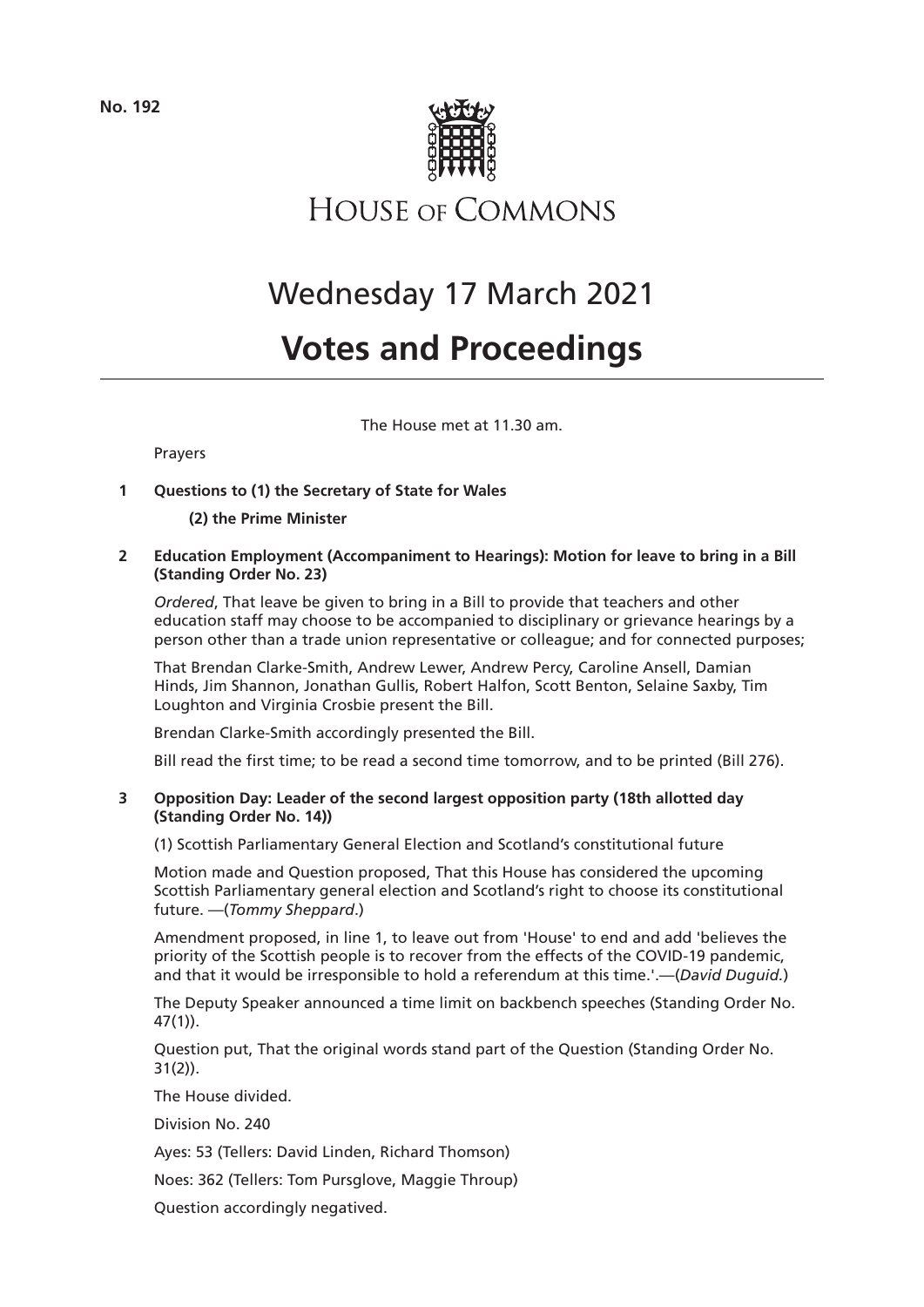Question, That the proposed words be there added, put forthwith (Standing Order No. 31(2)).

The House divided.

Division No. 241

Ayes: 369 (Tellers: Tom Pursglove, Maggie Throup)

Noes: 55 (Tellers: Andrew Jones, Gary Sambrook)

Question accordingly agreed to.

The Deputy Speaker declared the Main Question, as amended, agreed to (Standing Order No. 31(2)).

*Resolved*, That this House believes the priority of the Scottish people is to recover from the effects of the COVID-19 pandemic, and that it would be irresponsible to hold a referendum at this time.

(2) The impact of the UK's exit from the EU

Motion made and Question proposed, That this House considers that the immediate economic damage, recent uncertainty and the projected long-term damage to business and trade from the UK leaving the European Union has disproven the perceived benefits of leaving the European Union; notes that the Scottish economy, specifically fishing, small businesses and manufacturing, are particularly vulnerable to market disruption; further notes that the failure of the UK Government to remain in mutually beneficial education schemes such as Erasmus+ is to the detriment of education and cultural exchange for people in Scotland and the rest of the UK; shows serious concern at the loss of EU funding and its replacement with the Shared Prosperity Fund; affirms the positive role immigration plays in society; and regrets the impact leaving the EU will have on those who wish to live, study and work in the UK.—(*Alison Thewliss*.)

Amendment proposed, in line 1, to leave out from 'House' to end and add 'welcomes the UK-EU Trade and Cooperation Agreement, and recognises the enormous opportunities for Scotland's economy.'.—(*Penny Mordaunt.*)

The Deputy Speaker announced a time limit on backbench speeches (Standing Order No. 47(1)).

Question put, That the original words stand part of the Question (Standing Order No. 31(2)).

The House divided.

Division No. 242

Ayes: 65 (Tellers: David Linden, Richard Thomson)

Noes: 361 (Tellers: Maggie Throup, Tom Pursglove)

Question accordingly negatived.

Question, That the proposed words be there added, put forthwith (Standing Order No. 31(2)).

Question agreed to.

The Deputy Speaker declared the Main Question, as amended, agreed to (Standing Order No. 31(2)).

*Resolved*, That this House welcomes the UK-EU Trade and Cooperation Agreement, and recognises the enormous opportunities for Scotland's economy.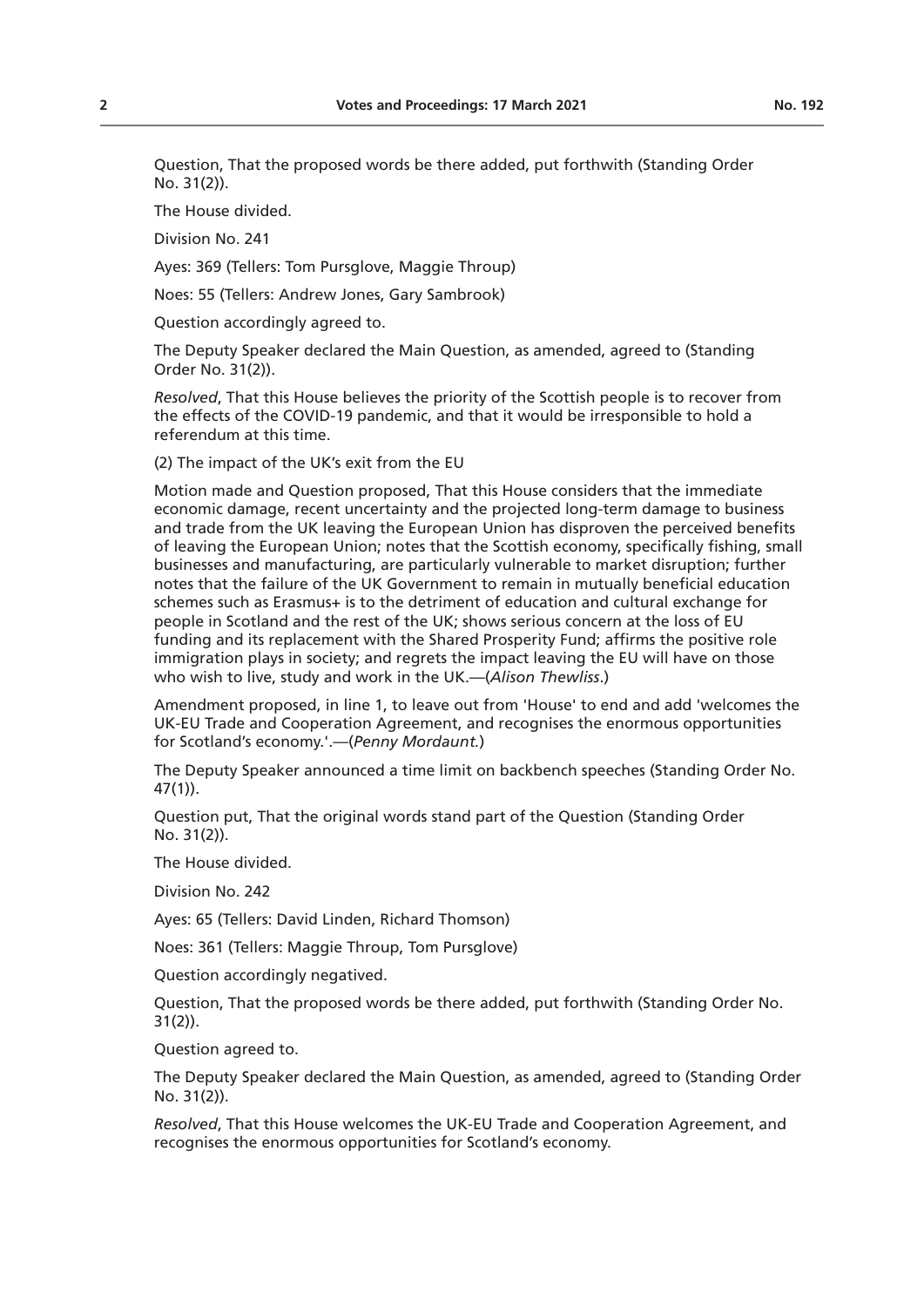# **4 Statutory Instruments: Motions for Approval**

(1) Motion made and Question put forthwith (Standing Order No. 118(6)), That the draft Representation of the People (Proxy Vote Applications) (Coronavirus) Regulations 2021, which were laid before this House on 22 February, be approved.—(*Leo Docherty*.)

Question agreed to.

(2) Motion made and Question put forthwith (Standing Order No. 118(6)), That the draft Grants to the Churches Conservation Trust Order 2021, which was laid before this House on 19 January, be approved.—(*Leo Docherty*.)

Question agreed to.

# **5 European Statutory Instruments Committee (Temporary Standing Order)**

*Ordered*, That the European Statutory Instruments Committee Order of 3 February 2020 be amended as follows:

(1) After paragraph (1)(a) insert:

'(aa) any of the following documents laid before the House of Commons in accordance with paragraph 8(3)(b) of Schedule 5 to the European Union (Future Relationship) Act 2020—

(i) a draft of an instrument; and

(ii) a memorandum setting out both a statement made by a Minister of the Crown to the effect that in the Minister's opinion the instrument should be subject to annulment in pursuance of a resolution of either House of Parliament (the negative procedure) and the reasons for that opinion, and'.

(2) In paragraph (2), delete 'paragraph (1)(a)' and insert 'paragraph (1)'.

(3) After paragraph (2)(a) insert:

'(aa) contains any provisions of the type specified in paragraph 6(2) of Schedule 5 to the European Union (Future Relationship) Act 2020 in relation to which the Act requires that a draft of the instrument must be laid before, and approved by a resolution of, each House of Parliament (the affirmative procedure);'.

(4) Leave out paragraph (16) and insert:

'(16) This Standing Order shall lapse—

(a) in so far as it relates to documents laid in accordance with paragraph 3(3)(b) of Schedule 7 to the European Union (Withdrawal) Act 2018 (and matters arising from the consideration of such documents), at the end of the period after which no more regulations may be made under section 8(1) of that Act;

(b) in so far as it relates to documents laid in accordance with paragraph 17(3)(b) of Schedule 7 to the European Union (Withdrawal) Act 2018 (and matters arising from the consideration of such documents), at the end of the period after which no more regulations may be made under section 23(1) of that Act; and

(c) in so far as it relates to documents laid in accordance with paragraph 8(3)(b) of Schedule 5 to the European Union (Future Relationship) Act 2020 (and matters arising from the consideration of such documents), at the end of the period specified in paragraph 8(1) of that Schedule.'.—(*Leo Docherty.*)

#### **6 Adjournment**

Subject: Funding for Transport for the North (Dame Diana Johnson)

*Resolved*, That this House do now adjourn.—(*Leo Docherty*.)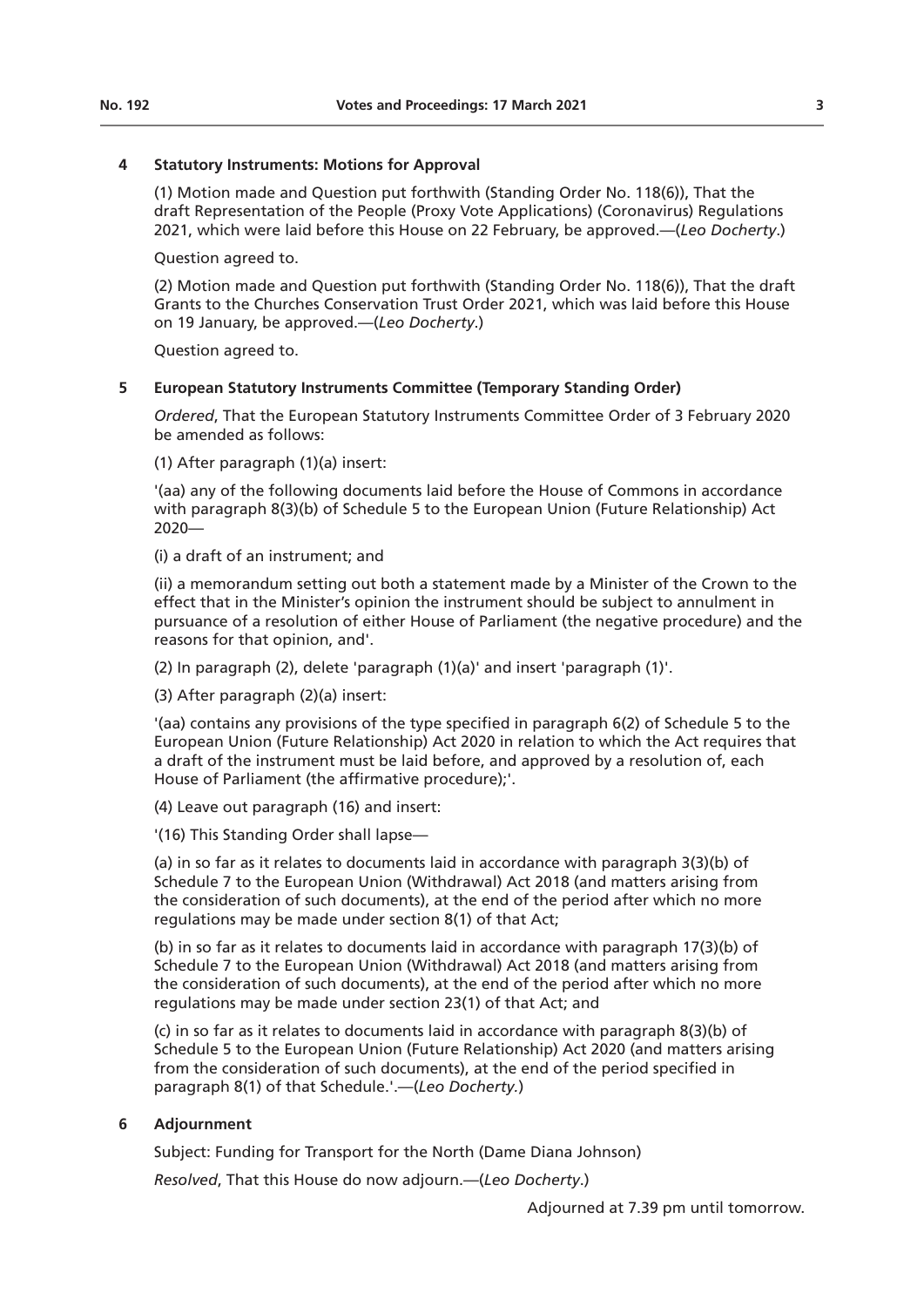# Other Proceedings

#### *Lords Messages*

#### **7 Fire Safety Bill**

The Lords do not insist on their Amendment to the Fire Safety Bill to which the Commons have disagreed but propose Amendments in lieu thereof to which they desire the agreement of the Commons; and they do not insist on certain Amendments to which the Commons have disagreed.

# *Printing of Lords Messages*

#### **8 Fire Safety Bill**

Lords Message in relation to the Fire Safety Bill to be considered tomorrow, and to be printed (Bill 277).

#### *General Committees: Reports*

#### **9 Third Delegated Legislation Committee**

Mrs Maria Miller (Chair) reported the draft Extradition Act 2003 (Codes of Practice and Transit Code of Practice) Order 2021.

#### **10 Fourth Delegated Legislation Committee**

Sir Edward Leigh (Chair) reported the Health Protection (Coronavirus) (Wearing of Face Coverings in a Relevant Place and Restrictions: All Tiers) (England) (Amendment) Regulations 2021 (SI, 2021, No. 247).

# *General Committees: Appointments*

*The Speaker appoints the Chair of General Committees and members of Programming Sub-Committees, and allocates Statutory Instruments to Delegated Legislation Committees.*

*The Committee of Selection nominates Members to serve on General Committees (and certain Members to serve on Grand Committees).*

# **11 Police, Crime, Sentencing and Courts Bill Committee**

Chairs: Steve McCabe and Sir Charles Walker

#### **12 First Delegated Legislation Committee (draft Administration (Restrictions on Disposal etc. to Connected Persons) Regulations 2021)**

Chair: Hannah Bardell

Members: Stuart Andrew, Kevin Brennan, Maria Caulfield, David T C Davies, Jo Gideon, Mr Marcus Jones, Scott Mann, James Morris, Kate Osamor, Lucy Powell, Christina Rees, David Rutley, Paul Scully, Mr Virendra Sharma, David Simmonds, Jeff Smith and Richard Thomson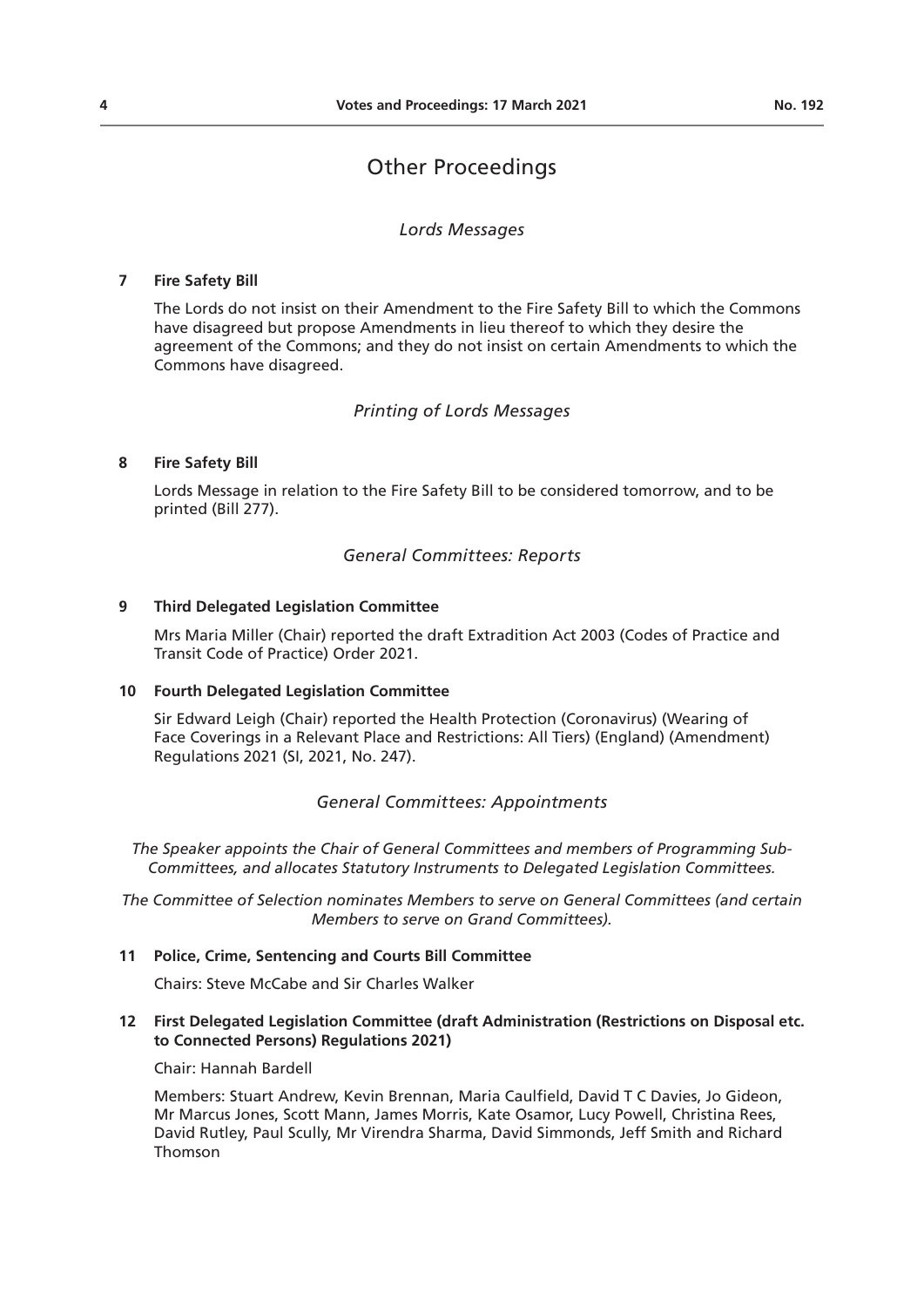# **13 Second Delegated Legislation Committee (draft Nuclear Safeguards (Fissionable Material and Relevant International Agreements) (EU Exit) (Amendment) Regulations 2021)**

Chair: Dame Angela Eagle

Members: Rushanara Ali, Stuart Anderson, Stuart Andrew, Richard Burgon, Dawn Butler, Maria Caulfield, Bambos Charalambous, Rosie Cooper, David T C Davies, Mark Fletcher, Mr Marcus Jones, Scott Mann, James Morris, David Rutley, Nick Smith, Anne-Marie Trevelyan and Dr Alan Whitehead

# *Reports from Select Committees*

#### **14 Armed Forces Bill (Select Committee on the)**

*Armed Forces Bill*: Oral and written evidence, to be published (HC 1281) (James Sunderland).

#### **15 Digital, Culture, Media and Sport Committee**

*The future of public service broadcasting*: Sixth Report, to be printed, with the formal minutes relating to the Report (HC 156) (Julian Knight).

#### **16 Environmental Audit Committee**

(1) *Next steps for deposit return schemes*: Oral and written evidence, to be published (HC 1221);

(2) *Energy efficiency of existing homes*: Written evidence, to be published (HC 346);

(3) *Water quality in rivers*: Written evidence, to be published (HC 902)

(Philip Dunne).

# **17 European Scrutiny Committee**

(1) Fortieth Report, to be printed, with the formal minutes relating to the Report (HC 229-xxxv);

(2) *Ministerial correspondence*: Written evidence, to be published (HC 229)

(Sir William Cash).

#### **18 Home Affairs Committee**

(1) *Police conduct and complaints*: Oral and written evidence, to be published (HC 706);

(2) *Home Office preparedness for COVID-19 (coronavirus)*: Part of the written evidence, to be published (HC 232);

(3) *The Windrush Compensation Scheme*: Written evidence, to be published (HC 1013);

(4) *The work of the Home Secretary*: Written evidence, to be published (HC 561)

(Yvette Cooper).

#### **19 Human Rights (Joint Committee on)**

(1) *The Government response to covid-19: freedom of assembly and the right to protest*: Thirteenth Report, to be printed, with the formal minutes relating to the Report (HC 1328);

(2) *Democracy, freedom of expression and freedom of association: Threats to MPs: Government response to the Committee's First Report of Session 2019*: Fifth Special Report, to be printed (HC 1317);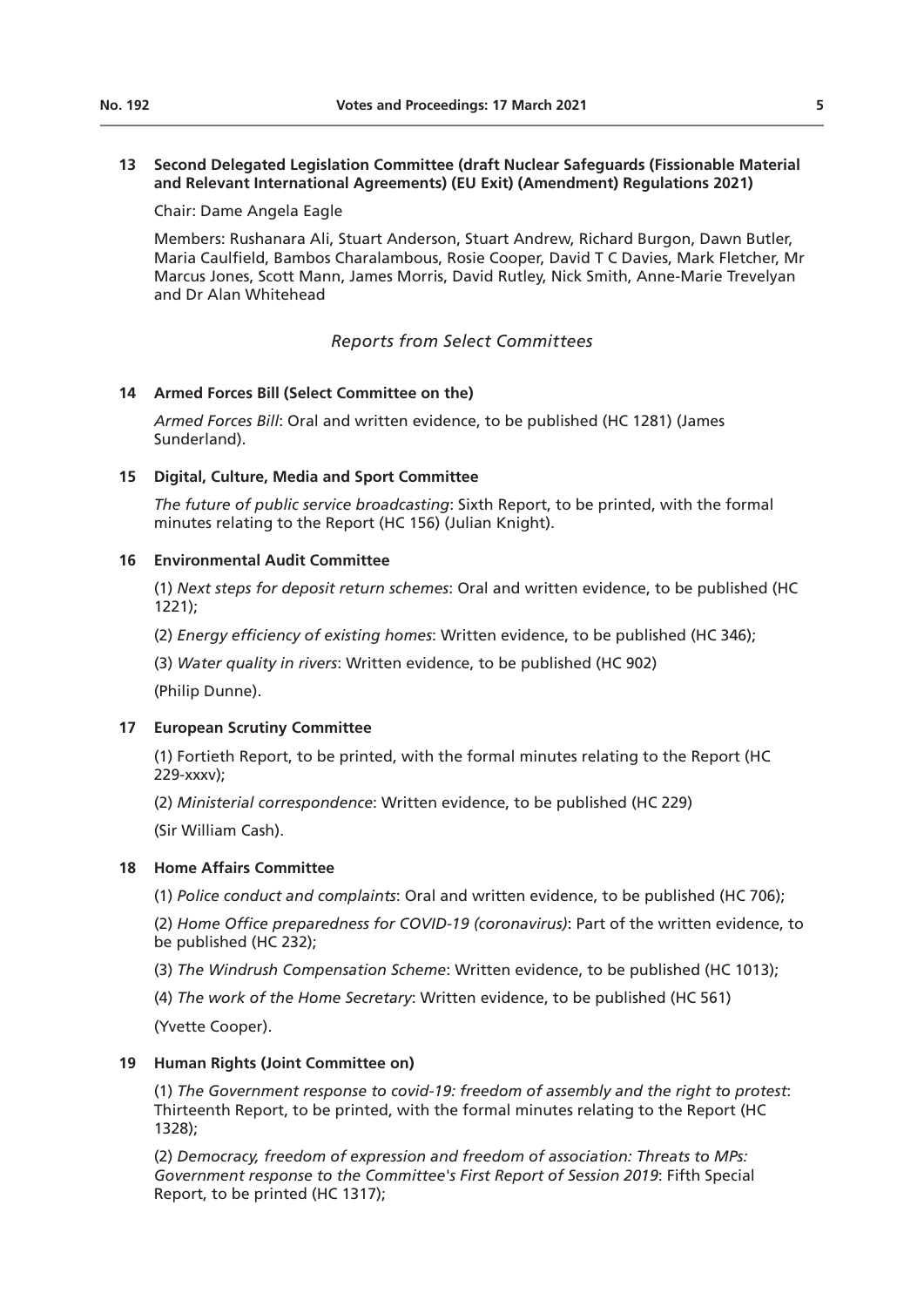(3) *The Government's Independent Human Rights Act Review*: Oral evidence, to be published

(HC 1161);

(4) *The Government's response to covid-19: human rights implications of long lockdown*: Written evidence, to be published (HC 1004)

(Ms Harriet Harman).

# **20 International Trade Committee**

(1) *UK trade remedies policy*:

(i) Third Report, to be printed, with the formal minutes relating to the Report (HC 701);

(ii) Written evidence, to be published (HC 701);

(2) *Correspondence from the Secretary of State*: Written evidence, to be published;

(3) *Department for International Trade: Supplementary Estimate Memorandum 2020-21*: Written evidence, to be published;

(4) *UK trade negotiations*: Written evidence, to be published (HC 233);

(Angus Brendan MacNeil).

#### **21 Liaison Committee**

*Correspondence from the Leader of the House relating to the Government's legislative programme*: Written evidence, to be published (Sir Bernard Jenkin).

#### **22 Northern Ireland Affairs Committee**

(1) *Brexit and the Northern Ireland Protocol*: Oral evidence, to be published (HC 767);

(2) *Cross-border co-operation on policing, security and criminal justice after Brexit*: Written evidence, to be published (HC 766)

(Simon Hoare).

# **23 Procedure Committee**

(1) *Definition of parliamentary proceedings*: Oral evidence, to be published (HC 1325);

(2) *The procedure of the House of Commons and the territorial constitution*: Written evidence, to be published (HC 838)

(Karen Bradley).

#### **24 Science and Technology Committee**

*A new UK research funding agency*: Oral evidence, to be published (HC 778) (Greg Clark).

#### **25 Statutory Instruments (Joint Committee on)**

Forty-fourth Report, to be printed (HC 75-xliv) (Jessica Morden).

#### **26 Statutory Instruments (Select Committee on)**

Thirty-seventh Report, to be printed, with the formal minutes relating to the Report (HC 73-xxxvii) (Jessica Morden).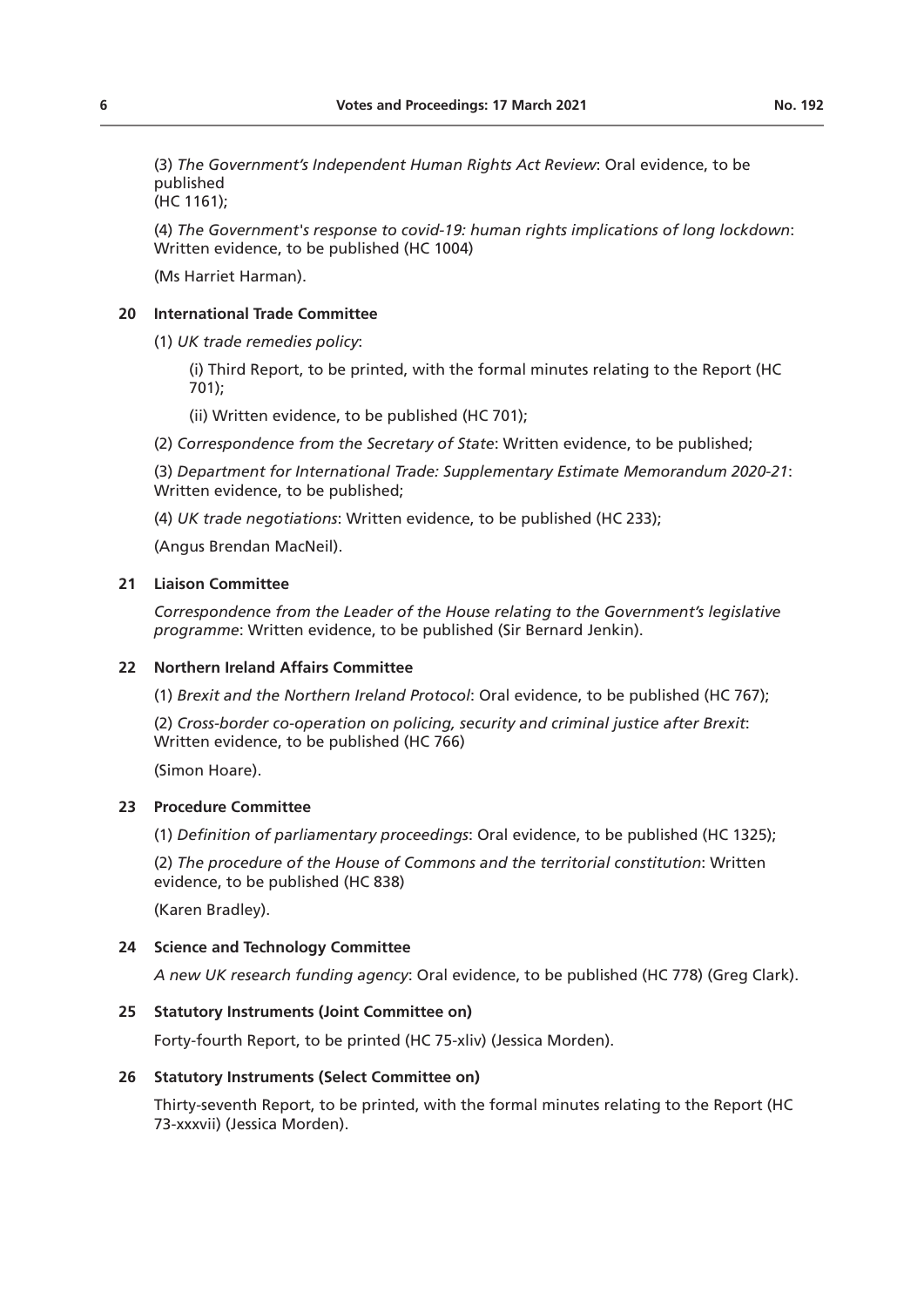#### **27 Transport Committee**

*Major transport infrastructure projects: appraisal and delivery*: Oral evidence, to be published (HC 1067) (Huw Merriman).

#### **28 Treasury Committee**

*Work of National Savings and Investments*: Oral and written evidence, to be published (HC 1321) (Mel Stride).

# **29 Women and Equalities Committee**

*Reform of the Gender Recognition Act*: Oral evidence, to be published (HC 884) (Caroline Nokes).

# **30 Work and Pensions Committee**

- (1) *The Work of the Health and Safety Executive*: Oral evidence, to be published (HC 39);
- (2) *Disability employment gap*: Written evidence, to be published (HC 957)

(Stephen Timms).

*Lindsay Hoyle*

Speaker

# Westminster Hall

The sitting began at 9.25 am (Order, 25 February).

Business appointed by the Chairman of Ways and Means (Standing Order No. 10(6))

### **1 Future of passenger boats and the Maritime and Coastguard Agency**

*Resolved*, That this House has considered the future of passenger boats and the Maritime and Coastguard Agency.—(*Andrew Rosindell*.)

*The sitting was suspended between 10.41 am and 11.00 am (Order, 25 February).* 

#### **2 Extension of marine protected areas**

*Resolved*, That this House has considered the extension of marine protected areas.—(*Tony Lloyd.*)

*The sitting was suspended between 11.30 am and 2.30 pm (Standing Order No. 10(1)(b)).*

#### **3 Future of research and development funding**

*Resolved*, That this House has considered the future of research and development funding.—(*Daniel Zeichner.*)

#### **4 UK voting record at the UN Human Rights Council on Israel**

*Resolved*, That this House has considered the UK voting record at the UN Human Rights Council on Israel.—(*Scott Benton*.)

*The sitting was suspended between 4.35 pm and 4.50 pm (Order, 25 February).*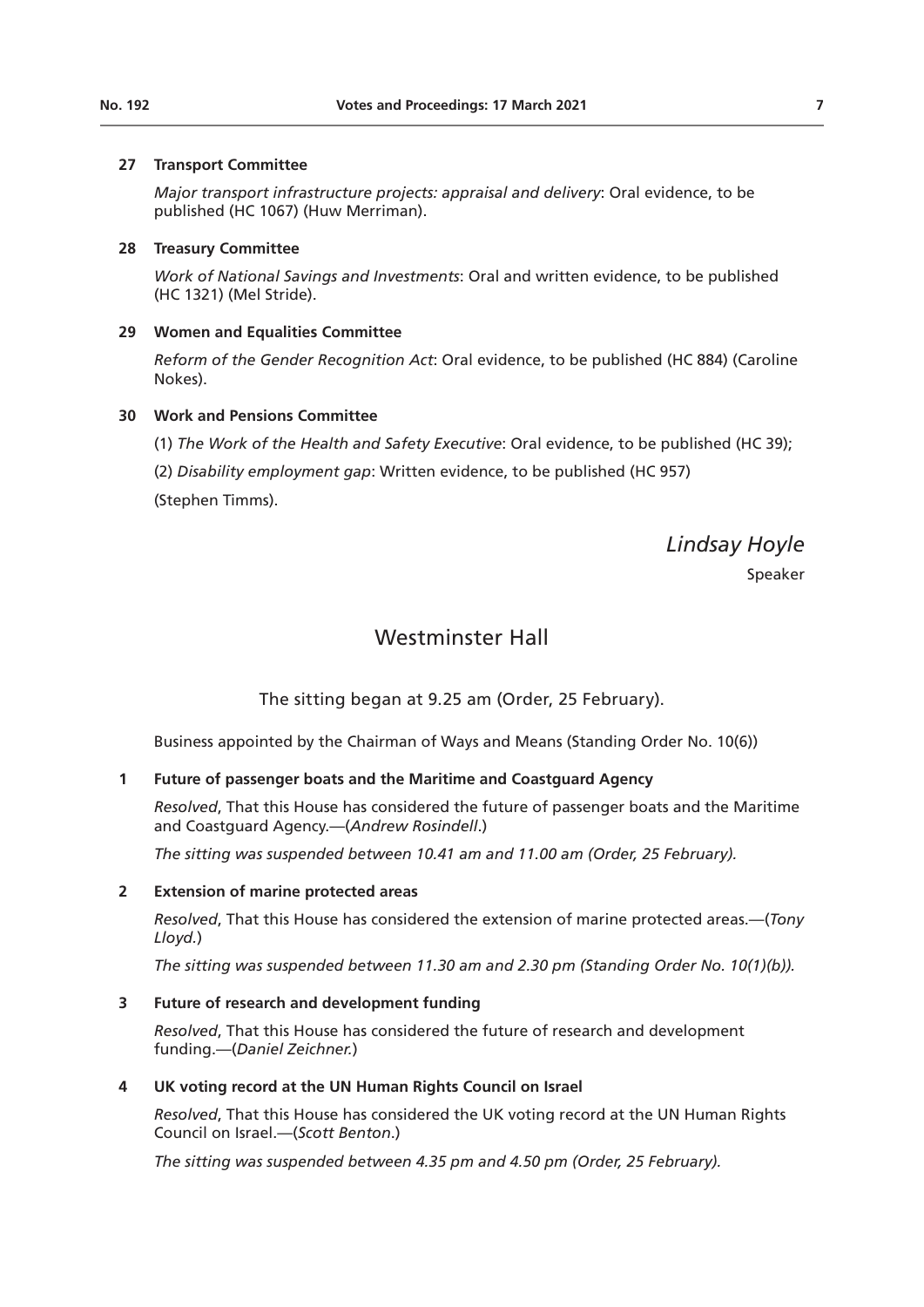# **5 Disposal of unexploded ordnance for offshore windfarm construction**

*Resolved*, That this House has considered the matter of the disposal of unexploded ordnance for offshore windfarm construction.—(*John Nicolson.*)

Sitting adjourned without Question put (Standing Order No. 10(14)).

Adjourned at 5.40 pm until tomorrow.

*Eleanor Laing*

Chairman of Ways and Means

# Papers Laid

# Papers subject to Affirmative Resolution

#### **1 Employment**

Draft Employment Rights Act 1996 (Protection from Detriment in Health and Safety Cases) (Amendment) Order 2021 (by Act), with an Explanatory Memorandum (by Command) (Secretary Kwasi Kwarteng)

Papers subject to Negative Resolution

#### **2 Criminal Law**

Compulsory Electronic Monitoring Licence Condition Order 2021 (SI, 2021, No. 330), dated 15 March 2021 (by Act), with an Explanatory Memorandum and an Impact Assessment (by Command) (Secretary Robert Buckland)

#### **3 Employment and Training**

Industrial Training (Film Industry Training Board for England and Wales) (Revocation) Order 2021 (SI, 2021, No. 318), dated 15 March 2021 (by Act), with an Explanatory Memorandum (by Command) (Gillian Keegan)

#### **4 Ministers of the Crown**

Transfer of Functions (Speaker's Committee) Order 2021 (SI, 2021, No. 310), dated 10 March 2021 (by Act), with an Explanatory Memorandum (by Command) (Chloe Smith)

#### **5 National Health Service**

National Health Service (General Medical Services Contracts and Personal Medical Services Agreements) (Amendment) Regulations 2021 (SI, 2021, No. 331), dated 17 March 2021 (by Act), with an Explanatory Memorandum (by Command) (Jo Churchill)